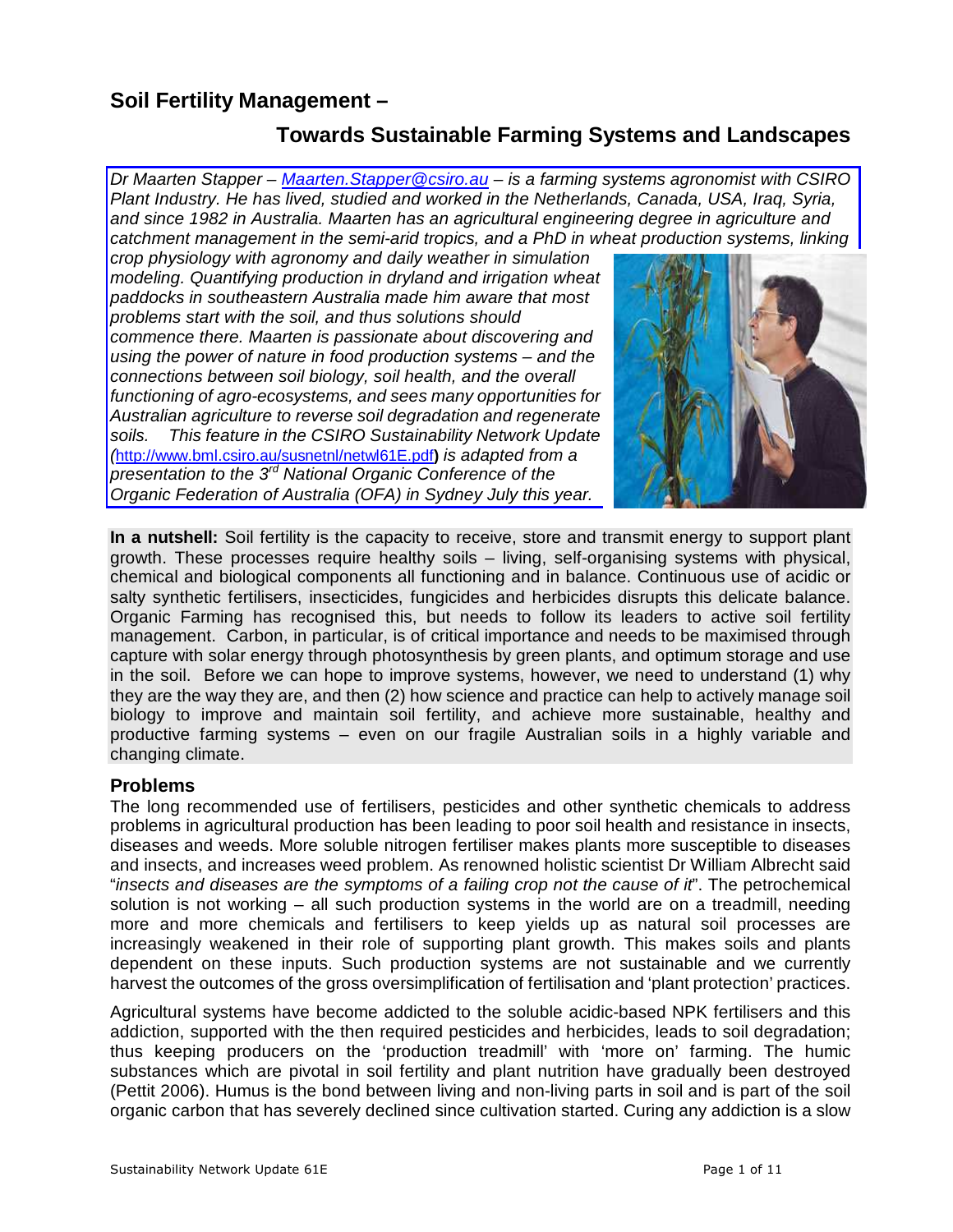process, requiring understanding, patience and commitment. This, however, has not yet been accepted by a science world which seems driven by commercial interests. Those in organicbiological farming remain the exception.

The problems arising from the petrochemical approach were first exemplified in Rachel Carson's 'Silent Spring' (1962), which exposed the effects of indiscriminate use of pesticides, and eventually resulted in the banning of DDT. Nevertheless, in spite of this warning, industrial manufacturing and widespread agricultural use of chemicals continue to affect our environment. Consequently, many registered chemicals have since been taken off the market when negatives of long-term use became apparent. Consumers concerned about effects of chemicals on food quality and health will increasingly demand food free of chemical residues. Science is becoming aware that one part per million or even one per billion could be one part too much for many.

To improve soils, farming methods in annual cropping are changing from intensive cultivation to minimum tillage and no-till systems as being environmentally better and with good returns. Such 'sustainable' systems, however, are empirical as they are developed without a full understanding of long term outcomes. Impact of associated intensive chemical use is the unknown factor. It is the combined and repeated impact of chemical use that affects the system – factors not tested in product registration process or long-term field research. Negative soil-related developments in these 'new' systems have already been identified in Queensland (Bell 2005). Brown (2004) formulated these phenomena as "For every action on a complex, interactive, dynamic system, there are unintended and unexpected consequences. In general, the unintended consequences are recognised later than those that are intended".

Current practices continue with the use of harsh chemicals and ignore the delicate balance of humus, microbes, trace minerals and nutrients in the soil. Such management has resulted in marked losses in soil organic carbon (including humus) and greatly reduced diversity and abundance of microbes (algae, bacteria, fungi, nematodes, protozoa) and larger organisms (e.g. mites, ants, beetles, worms) in the soil foodweb (see e.g. Ingham 2006). This exposes roots to harsh conditions, greatly diminishing the capacity of the soil to feed plants, as well as making roots more sensitive to saline and acid condition and the whole plant susceptible to pests and diseases, and requiring plants to be spoon-fed with fertilisers and protected by chemicals (Anderson 2000). Disruption of soil biological and chemical processes usually leads to physical problems, such as reduced infiltration, compaction and erosion. As a result, conventional farming is now searching for answers to increasing soil organic matter and microbial biomass (Bell 2005, Fisher 2005, Kirkby et al. 2006).

## **Ecosystem**

A sustainable farming system is a complex ecosystem with non-linear dynamics that can exist in alternate stable states, each state having it's own threshold for change from one state to another. When a critical threshold is breached, recovery to a sustainable system will become difficult or impossible. For unstable farming systems to again become sustainable, we have to understand ecosystems before we can take the right remedial steps.

Sustainable ecosystems are resilient, having the capacity to absorb disturbance and re-organise over a wide range of conditions before ever reaching a critical threshold. They are characterized by many interactive components within and between scales. Adaptability and transformability are two other characteristics of how ecosystems respond to change. Adaptability is the capacity of 'actors' in the system to manage system resilience, while transformability is the capacity to become a fundamentally different system when the existing system becomes unsustainable (Resilience Alliance 2006).

The underlying strategies for moving towards sustainable farming systems are conservation of soil, water and energy resources to maximise food production. This goes back to the functioning of ecosystems, the dynamics of interactions between a community and its non-living environment. Agroecology is an approach in agricultural development which draws on modern ecological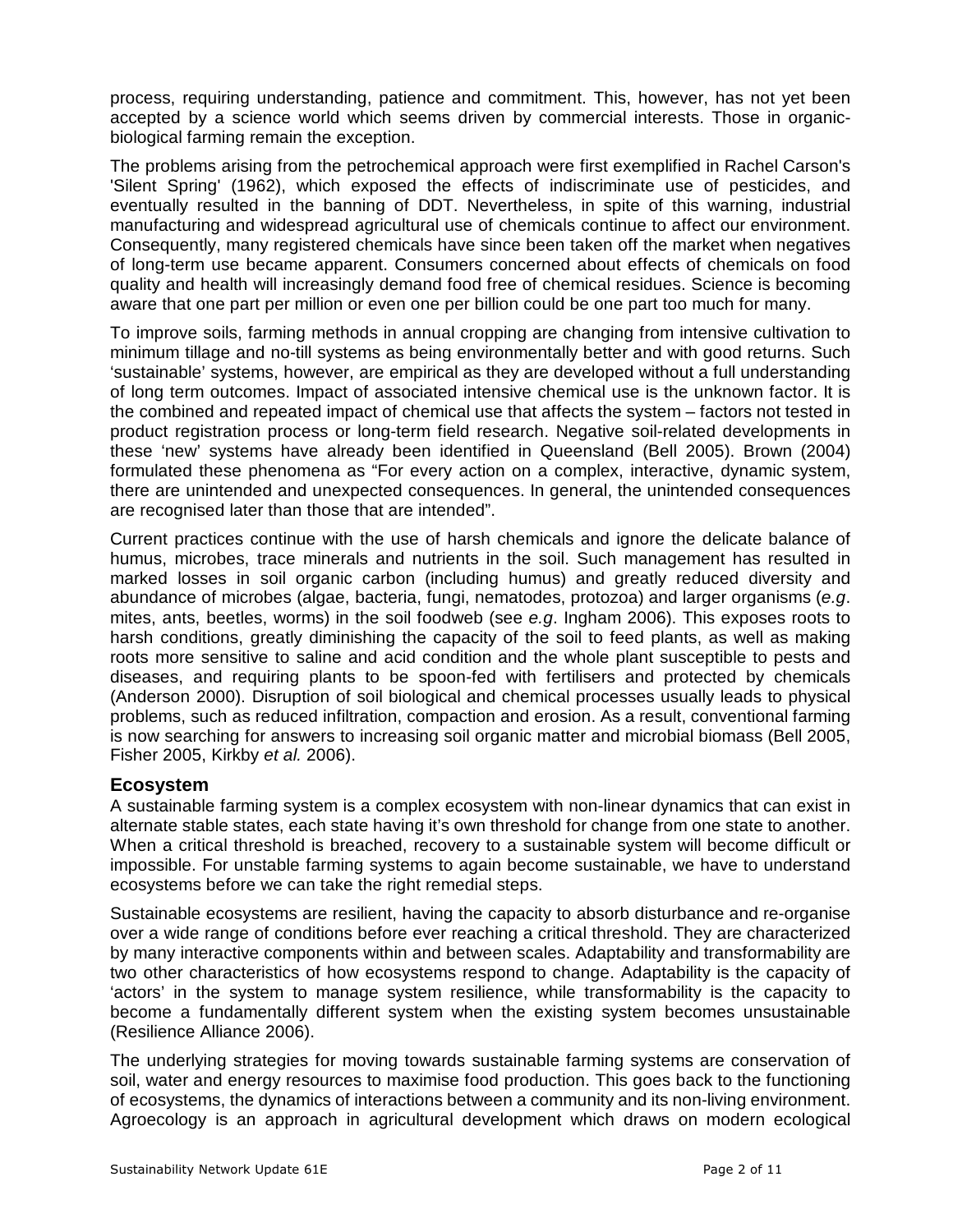knowledge and methods. It is defined as the application of ecological concepts and principles to the design and management of sustainable agroecosystems (Gliessman, 2000).

Understanding the functioning of ecosystems requires a 'big picture' holistic approach. The knowledge of different groups in the living world and how they interact with other groups is here more important than in-depth knowledge of individual species. Studying the latter, however, and single issues in general, seems to be more popular and advanced. Unfortunately, we can't understand a system by combining available knowledge of component single issues. That is, the holistic 'whole' is not the sum of reductionist 'detail'. This also needs to be recognised in simulation modelling of systems.

Symbiosis  $-$  the balanced, mutual interdependence of different species  $-$  is a protective mechanism in nature, which develops in response to compatible needs. Self-organisation keeps natural biological systems in balance. Interactions between organisms are powerful evolutionary forces. Increased complexity and diversity of species and interactions within the soil foodweb promote balance and higher plant productivity. The whole should be considered as an integrated system being resistant and resilient to change through an abundant diversity of organisms.

Plants depend on beneficial soil organisms to protect them from pathogens, to help them obtain nutrients from the soil, and to break down toxic compounds that could inhibit growth. Soil organisms create a living, dynamic system that needs to be understood and managed properly for best plant growth. If the balance of micro-organisms is wrong, fertilisers and pesticides can't help recover plant vigour. Understanding soil health requires knowing which organisms occur, which ones are working, how many are present and whether they are the right kinds for the desired plants (Ingham 2006).

Soil health thus requires improvement of biodiversity in paddocks and catchments to enhance natural predation in a functional soil foodweb (FAO 2006). This can be achieved by doubling soil organic carbon (the foundation for a living soil), minimising use of chemicals, and the establishment of shelterbelts for improvement of soil surface microclimate and provision of a 'home' for an important part of the soil foodweb. Paddock soil then becomes resistant to change and, being resilient, is able to recover from disturbances caused by extremes in weather or management. Such soils will remain more productive with climate change as living soil organisms can adapt. It will also help slow climate change by sequestering carbon (Leu 2006a, Carbon Coalition 2006).

Further ecosystems improvement may be achieved by managing natural energies with permaculture (PRI 2006), Yeomans' Keyline Designs (Yeomans 2006) or Natural Sequence Farming (NSF 2006) to fit paddocks into a sustainable landscape. Natural Sequence Farming is a rural landscape management technique aimed at restoring natural water cycles that allow the land to flourish and be less sensitive to drought conditions (Newell 2006). This goes back to the natural balance of water cycles as pioneered by Peter Andrews in conjunction with biological farming principles (Andrews 2006, NSF 2006).

Another strategy in the move towards sustainability and ecosystem protection is reducing the vulnerability of farming to the economic impact of diminishing oil availability (Peak Oil 2006) by decreasing its reliance on petrochemical products.

#### **Science**

Current specialisation in agricultural science has resulted in research within very narrow boundaries. This has induced linear, mechanistic thinking, which doesn't allow room for synergies, and results in confusion between cause and effect. Soils, for example, have become partitioned into separate isolated fields of chemistry, physics and biology, with further specialisation within each. Unfortunately, soil degradation and the issue of how to restore healthy soils cannot be solved with many individual research projects conducted by various specialists. It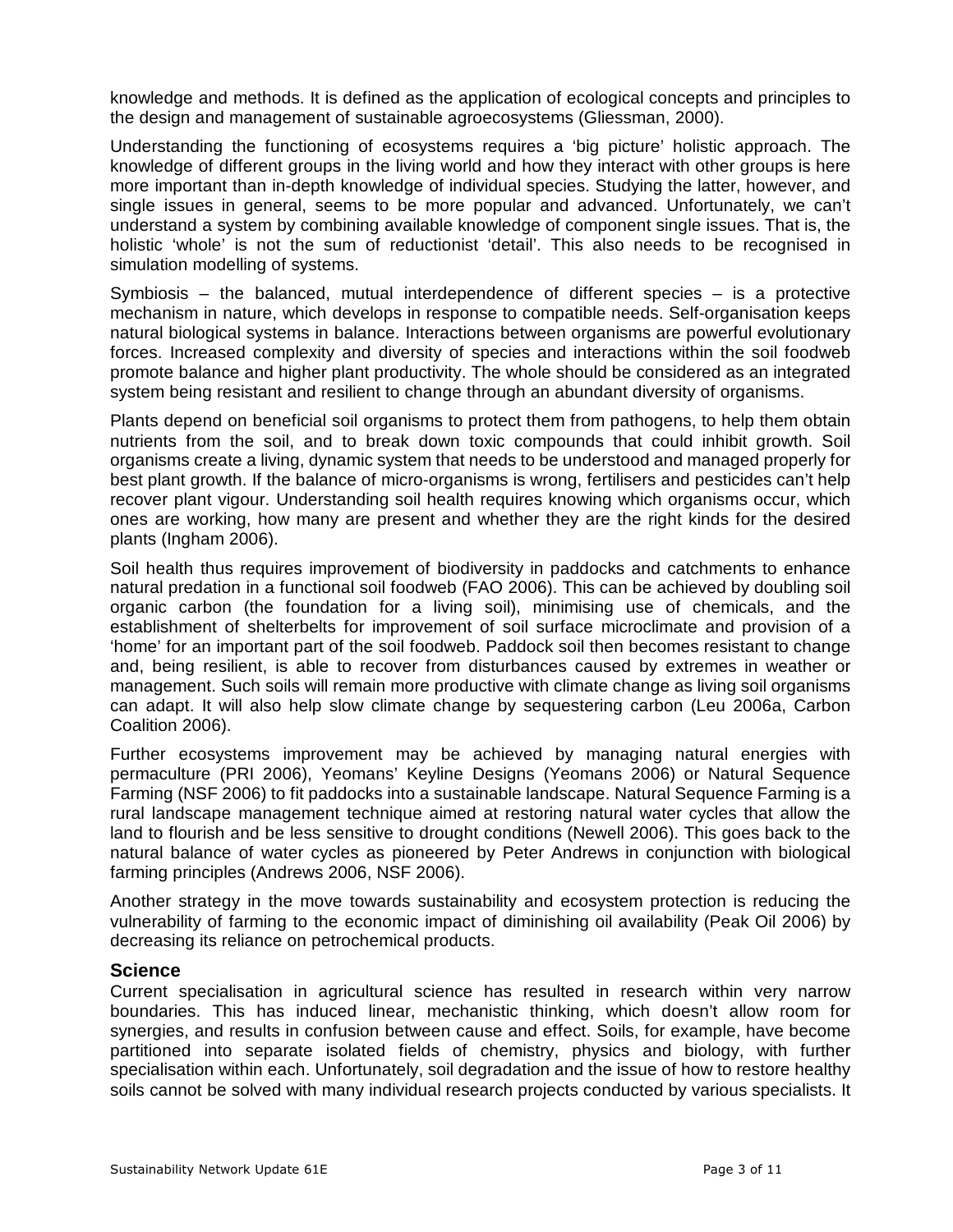needs a big-picture approach. In nature everything is linked with everything else. These circular, web-of-life phenomena have to guide our applied field research.

Much current 'sustainability' research is fiddling at the margins of entrenched methods, working on symptoms rather than the primary cause of problems – as evidenced by appearance of new problems after implementing 'solutions. It is not simply a matter of doing better what we do. 'Best practice' locks us in status quo which is still not good enough!

If agricultural research is to deliver anything approaching sustainability, therefore, we need to change the science paradigm (Jackson 1985). Or as Dr Albert Einstein said: "No problem will be solved with the same level of thinking that created it in the first place". Over generations research has become increasingly "reductionist", that is, reducing and outlining systematically the area of interest to be studied and the disciplines to be used. While this approach of fragmentation has delivered a lot of knowledge about the workings of particular crops, pastures, livestock, insect pests, chemicals, etc, focussing too intensely on closed systems with narrow boundaries – on single, isolated components of the bigger "real-world" system – means we are blind to larger cycles and patterns within which component parts exist (Stapper 2002). In this way, the biological sciences themselves fragment our understanding by creating false divisions that break the cycle of life.

New problems keep emerging as each of them are dealt with as single issues, resulting in partial solutions that don't necessarily solve the problem, for example, acidity (with lime) and salinity (with lowering ground water). Partial solutions tend to equate a single solution with the cause of the problem but lime and ground water, for example, are not always directly related with acidity (Anderson 2000) and dryland salinity (Jones 2001, 2006), respectively. Soil management related causes for dryland salinity have been derived from practical experiences in, for example, New South Wales (Wagner 2005), Victoria (Nathan 1999) and Western Australia (Paulin 2002).

Experimental results dealing with isolated individual components are thus difficult to apply to paddocks, which are complex systems in time and space. What does an 'average' mean in a paddock? Other management factors are likely to be working against the application of individual research results, thereby inhibiting change. Hence, problems continue to emerge in agricultural production systems. Science is now proposing genetic engineering as 'the' solution for many of these problems – risking yet another oversimplification in our fragmented agricultural science (Stapper 2002), a 'techno-fix' with more band-aids over the real cause of our problems – degrading soils.

The standard multi-factorial research methodology seems ill-suited to studying complex biological systems where everything is linked with everything else. To obtain functional outcomes, no factors may be considered 'constant' in trials while varying a few 'important' factors to quantify their impact. Also the boundary conditions of research objects chosen by specialists (e.g. pots and small plots in a growth chamber, green house or research station) are often not appropriately representative of real ecosystems (especially microclimate) and generate results not transferable to the farming-system level. Comparative analysis is needed on a commercial production scale. Questions arising from such studies then need answers through reductionist science.

New methodologies and directions of research are required in the search for resilience, to achieve reproducible and predictable outcomes in farming systems across agroecological zones. Such research needs to be planned, executed and analysed by a transdisciplinary team working across ecosystems at representative scales, that is, in agroecology (Gliessman 2000, Altieri 2006). This is to allow observation and measurement of expressions of the multitude of interacting components within and between different scales of the farming system. Plant health (Anderson 2000) and animal health (Voison 1958), for example, are dependent on availability in the right balance of minerals, but this is still regarded as 'alternative' thinking.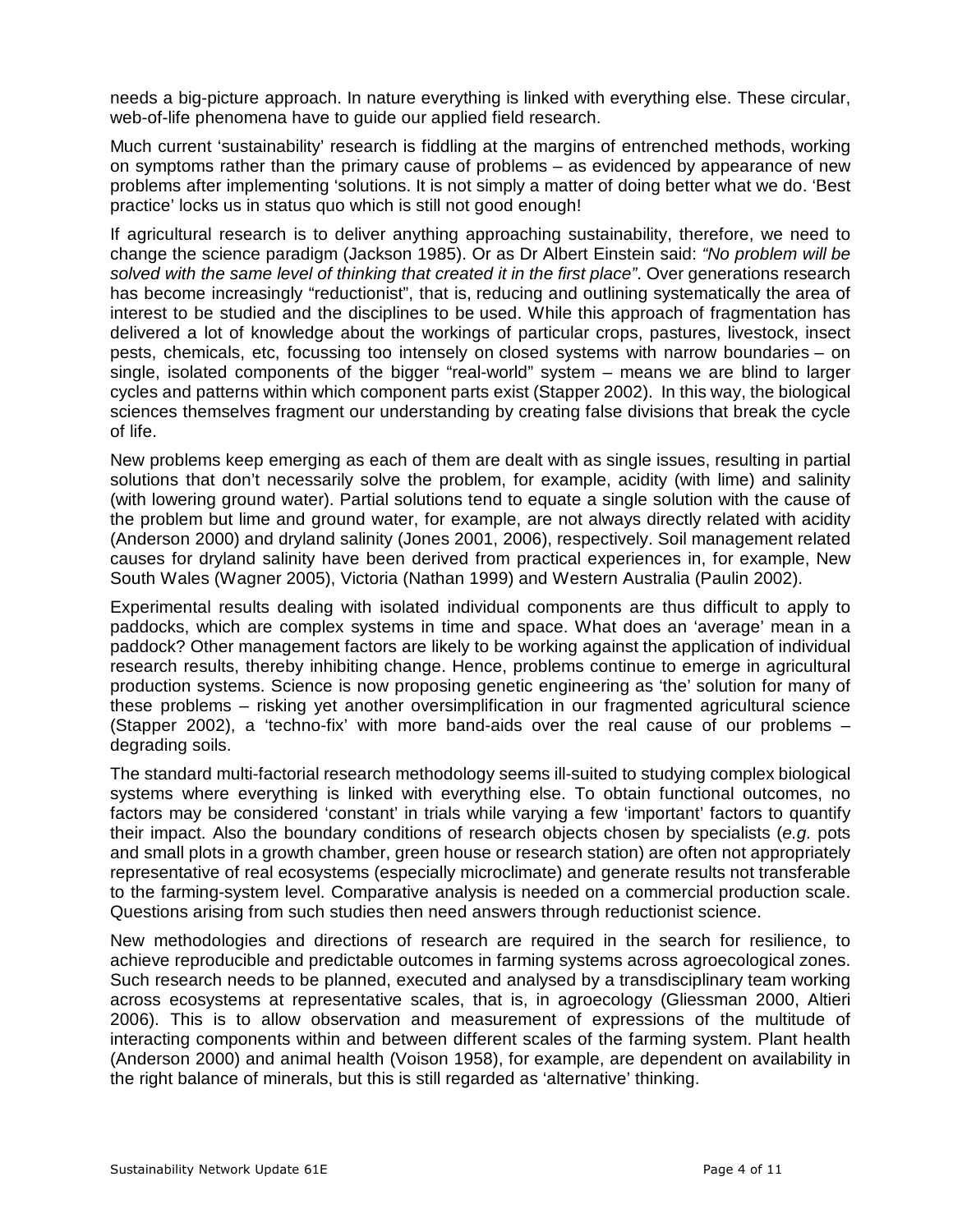To reach sustainability in agriculture we have to look at the whole system and develop holistic tools within agricultural science that bring together, from across disciplines, the knowledge obtained through analytic reductionism, without getting lost in small component details of 'what single factor? – the how? and why?' Such tools are unlikely to be quantitative, hard systems, as dynamic interactions by soil organisms are too complex and too affected by small spatial and temporal changes in management and climate. Therefore, a soft systems approach is required, synthesising knowledge into management guidelines for sustainable land use combined with careful monitoring of status.

Australia's public R&D in this direction is minimal, and seems to be one of the lowest of OECD countries as was evident at the recent International Federation of Organic Agriculture Movements Congress in Adelaide (ISOFAR 2005). Nevertheless, we must search for productive agricultural systems with reduced usage of petrochemicals and energy, and not rely on 'Techno-Fantasy' to help us out. As we face a future without cheap oil, science must play a role in dealing with the profound socioeconomic change now gathering momentum around us (Heij 2006).

### **Management**

As managers using the soils, what do we look at, what do we (want to) see? After decades of regular use of single-super phosphate some farmers and graziers stopped using it when they became aware of the detrimental impact it had on soils and trees, caused by the acidic nature of the fertiliser; use of muriate of potash (potassium chloride) has similar impact and also needs to be avoided.

We can learn to use the power of nature rather than fighting it with synthetic chemicals and unproven new technologies in a war we can't win. Organic Farming is surging and Biological Agriculture (Anderson 2000, Zimmer 2006) is emerging as a sophisticated farming system in transition between current and organic. Both benefit from reintroduction and enhancement of humic and soil biological activity, components already fundamental in Biodynamic Farming (ATTRA 2006). In contrast to the Organic standard, Biological farming allows for minimal use of the most microbe-friendly fertilisers and herbicides with humic additives and molasses or sugar to enhance effectiveness and reduce damage to microbes. This requires ever smaller quantities as the system is balancing and moving towards Organic, a process that occurs much more quickly when actively managed with biological inputs.

Management aims to balance chemistry, physics and biology in the soil aided by improved organic carbon content, appropriate mineral balance and a diverse and abundant soil life. Thus stabilising our fragile soils and creating a sponge that stores and makes available required plant foods and facilitates prolific root growth. Soil biology helps with building and maintaining soil structure to secure aeration and prevent compaction. A balanced biological soil will have the maximum levels of available minerals coinciding with maximum demand by plants.

The farming system is intended to enhance biological activity in soil and on foliage, enabling a balanced supply of required minerals for effective plant growth, providing energy to plants and grazing animals. Soils are actively re-mineralised, inoculated with soil microbes and supplied with food for microbes, all required in order to achieve and maintain an energetic balance.

**Cover** – With cropping and in orchards, the soil should be covered most of the time by green plants or at least stubble to protect from high temperature and water loss. A litter layer as cover will be a continuous source of carbon for soil organisms and also provide temperature insulation and water retention. Green manuring provides opportunities to convert rainfall into soil fertility.

**Weeds** – Weed growth is minimised with soil minerals being in balance and with lowest levels of freely available nitrogen. Mineral availability provides conditions that produce certain weeds, which can be used as an indicator of mineral deficiencies (Walters 1999). The weed spectrum changes immediately when soils are balanced using appropriate materials. For example, from stinging nettle domination (sign of calcium unavailability) one year to no nettles and some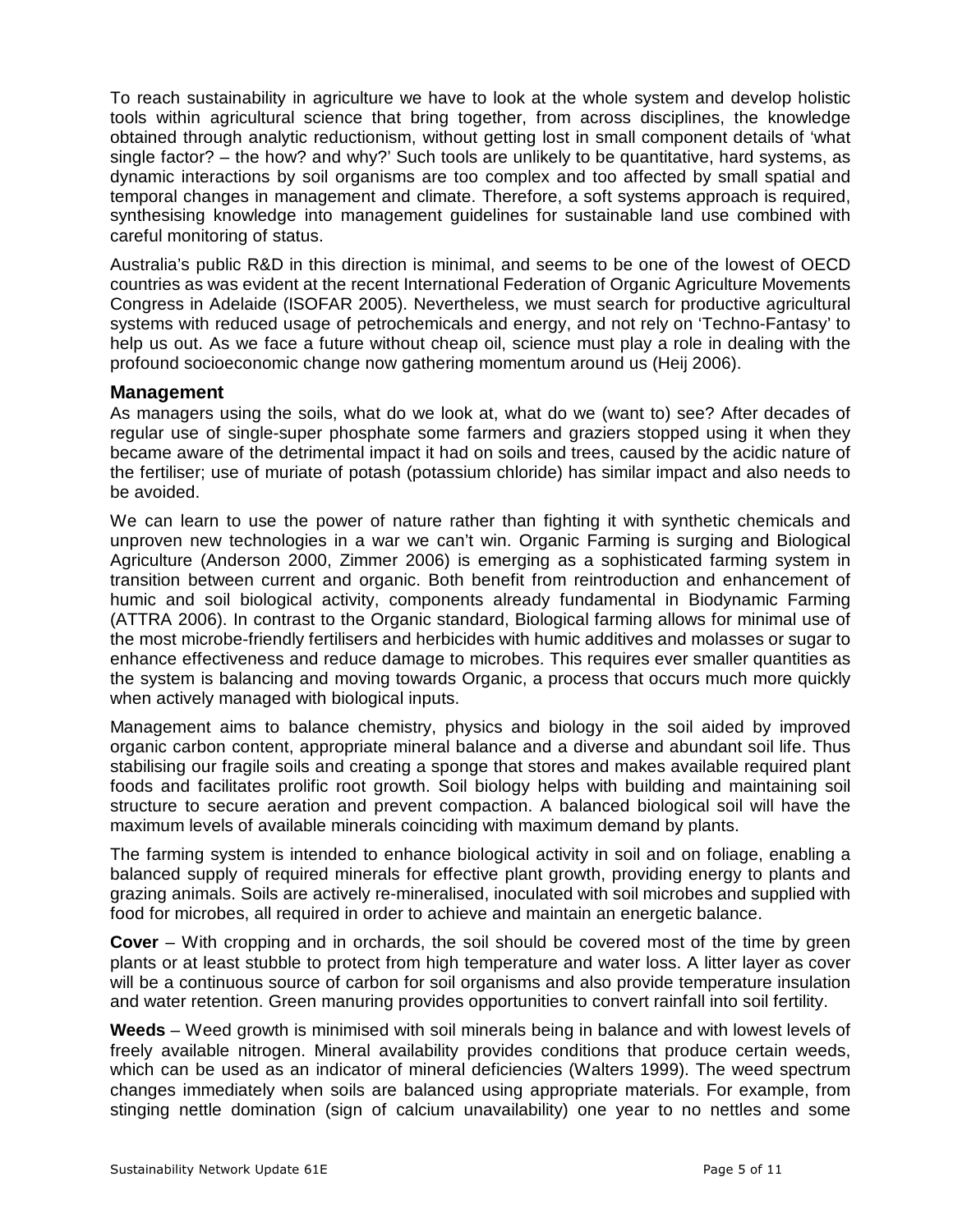shepherd's purse as the main weed the next. This is the ecological concept of succession, with different suites of species supported on the same area of land as soil conditions change over time (see e.g. Ingham 2006).

**Insects and diseases** – Biological farming is non-pesticidal management (NPM) and uses natural techniques to prevent insect and disease damage. This is a major step ahead of integrated pest management (IPM) which aims to minimise pesticide use to prevent or delay resistance. Preventative measures are important before and after sowing but start with a healthy soil where biological activity builds internal plant resistance to diseases and insects (Callaghan 1975, Anderson 2000, Ingham 2006). Depending on the risks and size of operation, the management options are crop sequence, inter-cropping, trap crops/weeds, seed and foliage inoculation, neem and other natural repellents. Plant sap sugar content can be used as a guideline for protective sprays (see 'Tools' below).

**Variety choice** – Most current varieties have been selected to produce well in high-input management systems and require such treatment to perform as expected. New varieties need to be developed under organic-biological conditions to optimise production with low input on healthy soils. The first step is to evaluate 'old' varieties that were selected before nitrogen availability became a priority for plants. A variety will improve with successive seasons if the seed is retained and used again as it keeps adjusting to local soil biology.

**Rhizosphere** – The rhizosphere is the area of intense biological and chemical activity close to the root inhabited by soil microbes feeding off exudates from the root, thus facilitating nutrient supply to the root and protecting it from pathogens. Fertiliser applied with the seed at sowing decreases root growth, root branching and the number of root hairs. Applying microbes, humic substances and food for microbes with the seed (ie inoculation) generally results in a vigorous seedling with many roots, a thick rhizosphere, prolific branching and many root hairs, without the need for conventional seed-dressing. Such annual plants when pulled out of the ground at flowering still show a vigorous rhizosphere. Microbes keep colonising the roots as they grow, thus providing a continuation of that good rhizosphere. It has been demonstrated that an active rhizosphere can be created in degraded, acid or saline soils, with that neutral zone around the root allowing vigorous plant growth. Such a 'carbon pump' into the soil will improve that soil and the increasingly active soil biology will segregate negative compounds. Carbon may thus help stop dryland salinity (Jones 2006).

**Inputs** – The most important inputs are foods for the soil microbes, with the most effective one being carbon exudates from roots of growing plants. Maximising the time of active plant growth is therefore most important. Rotational, cell, or planned grazing (large number, small area, short time), for example, facilitates root growth and delivers more carbon to the soil than set-stock grazing. Another example is pasture-cropping where winter crops are sown into summer-active perennial pasture (Bruce 2005, Jones 2006, Seis 2006).

Residual stubble and roots are also important sources of carbon. Stubble, however, needs to be broken down to be available for soil organisms. To facilitate this if breakdown is slow, a stubble digest, containing cellulose-digesting fungi and some urea to lower the C:N ratio, can be sprayed onto slashed, spread and rolled stubble with or without incorporation. Such management decisions depend on the amount and kind of stubble, paddock history and soil biological activity – i.e. whether or not such bugs are already present.

Carbon can be applied as molasses, sugar, humates or brown coal (in order of decreasing availability). Humic substances, such as humus, humate, humic acid, fulvic acid and humin, are important forms of carbon for plants, playing a vital role in soil fertility and plant nutrition. Plants grown on soils which contain adequate humin, humic acid and fulvic acid are healthier and less subject to stress, and the nutritional quality of harvested foods and feeds are said to be superior (Pettit 2006).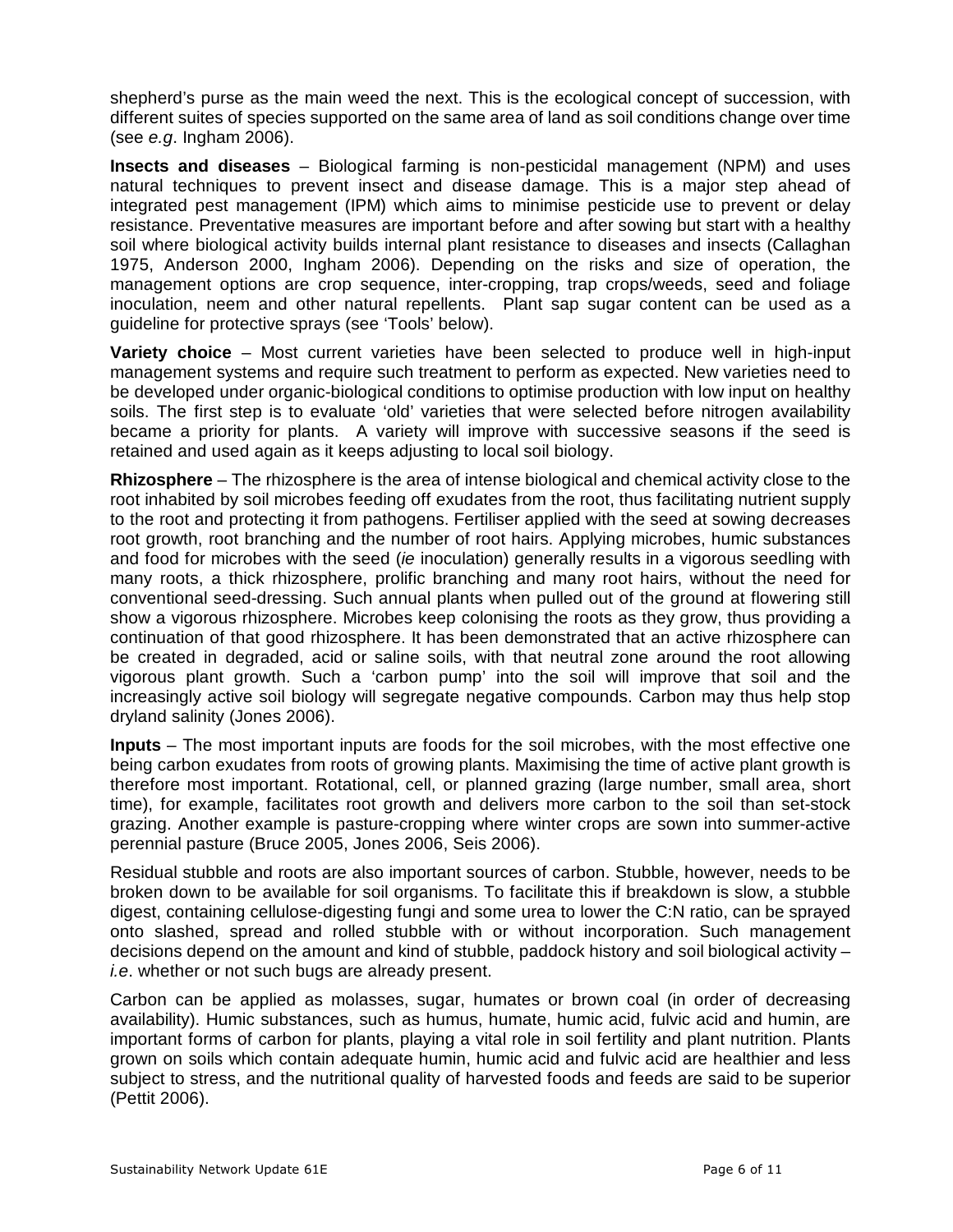Soil microbes, food for microbes and minerals can be applied as required by spreading, down the tube, or as foliar or soil spray with possible micronised minerals. To provide an optimum start of plant growth through the creation of a vigorous rhizosphere, the standard practice is to inoculate seed with microbes. This can be done by tickling some 10 l/ha of microbe containing liquid on the seed at transfer from silo (needing less then 20 minutes to dry before sowing), or dripping a liquid containing microbes and minerals in the soil on the seed while sowing.

Microbes can be applied as compost tea (Ingham 2006) or as a commercial mix (e.g. the internationally well known 'EM' (Effective Microbes) or '4/20'). These mixes may contain freeliving nitrogen fixers (e.g. Azotobacter), bacteria that establish in the litter layer and can provide 20 to 70 kg N per ha per year depending on moisture and carbon availability. Phosphorus solubilisers are another bacterial group that may be included to make available the P applied in the past and locked up in soil clays. The importance of Biodynamic preparations (e.g. 500, 501, Cow Pat Pit) and application (time and method) does not just rely on bacterial content, but also on their stimulation of the activity of other soil bacteria and fungi.

Other inputs can be organic in nature, such as seaweed, fish protein, guano, soft rock phosphate, lime and rock dust, or in biological farming, inorganic microbe-friendly fertilisers in small amounts, such as sulphate of ammonia, calcium nitrate or mono-ammonium phosphate (MAP). Lime is regularly applied (0.4 to 1 t per ha) for calcium to be available – a very important mineral requiring fungi for availability to roots (e.g. Ingham 2006).

Compost is an important and effective method for delivering carbon, organic compounds, minerals and microbes to the field as a readily available organic fertiliser. The best compost contains up to 90% of the carbon in microbial biomass, that is, bacteria, fungi, protozoa and nematodes (Ingham 2006). Compost tea can be extracted from good compost and sprayed in orchards and on broadacre crops and pasture. Vermicomposting is the process by which worms are used to convert organic materials into a highly effective humus-like material known as 'vermicast' and its effluent 'vermiculture'.

**Trials** – It is good to do trials on your own property to find out how things work. It is best to leave test strips on the paddocks, including a nil strip to see what would have happened if you hadn't done something. It is important to keep good records and markers in the field to be able to keep track of a treatment in one season and over subsequent years. Current yield monitors are providing grain growers with a good tool to quantify differences.

**Monitoring** – "you can't manage what you don't measure" – Monitoring of soil and plants is important to be able to see improvements when changing management, and to allow early detection of required management. It is important to monitor different paddocks and use these records to try to quantify different solutions to a problem. Monitoring is a great learning tool, especially when comparing a similar crop across different paddocks or on a given paddock over seasons. Keeping good records facilitates discussion with other landholders and advisors. For example, a Soil Health Card with recording instructions was developed by a Landcare group in the Northern Rivers region of NSW (NR 2006).

A home-made penetrometer (see tools) is the great tool to monitor progress in and between paddocks as an improving soil biology alleviates soil compaction, making soils more aerated and easier to penetrate by roots.

Pulling plants out of the soil is a test to help assess microbial activity. Naked roots usually mean a dense soil with little microbial activity. A thick soil layer stuck to roots (i.e. the rhizosphere) with prolific branching of the roots is an indication of a well aerated soil with active soil biology. Plants will have more solid stems, especially perennials like lucerne. Keep records of weeds as indicators of movements in soil mineral availabilities.

Smell the soils and discover the sweet smell of a healthy soil. Lab soil tests are the classic tool to get some chemistry numbers on what's in the soil. However, it is important to also assess the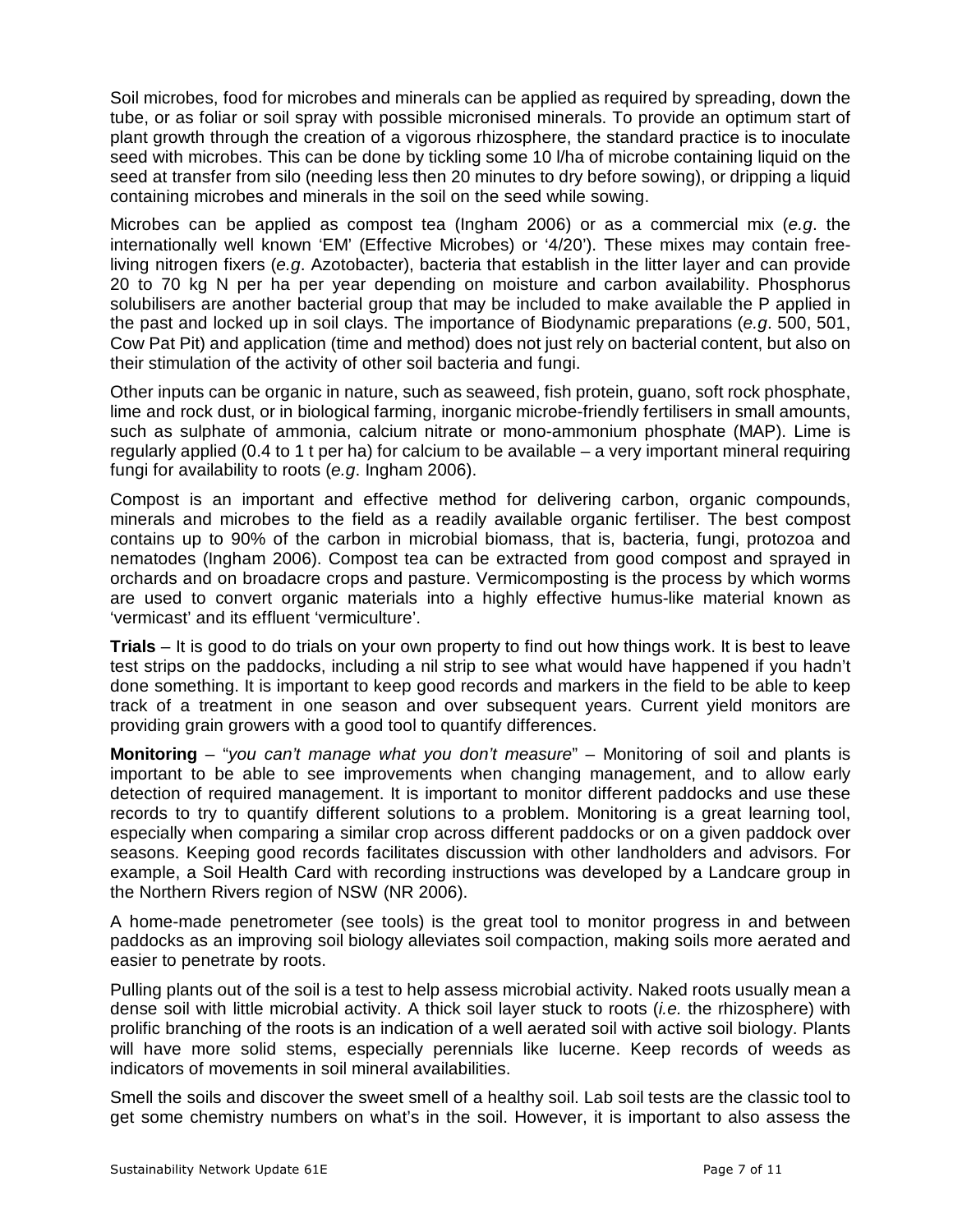biological availability of essential elements and their balance, as provided by special labs. Deficiencies are relative, as productivity can be adversely affected by excess. Soil minerals can work together or be antagonistic to each other. An excess of one will create a deficiency of another.

**Tools** – Descriptions of home-made equipment are given with the Soil Health Card (NR 2006). A wire quadrat is used for soil cover estimates or weed/plant population densities, a penetrometer (from fence wire) to monitor hardness of soil, and an infiltrometer tube to measure rate of water infiltration.

Plant sap will reflect improvement in mineral availability and sugar content, and can be monitored in the field with a refractometer giving a brix reading, which needs to be above a crop-specific minimum to keep insects and diseases away (Anderson 2000). Increasing fussiness of the measurement line indicates increased presence of minerals (e.g. Calcium).

A pH-meter can provide you with information as to whether plant sap is at the healthy neutral level, meaning the soil is in balance energetically. In Biological Agriculture a pH-meter should also be used to make sure any herbicides are applied with a pH as low as 4, and with fulvic acid as additive, to greatly increase effectiveness.

### **Outcomes**

Farms that have achieved healthy soils look and smell good, with dung beetles present in pastures and no slugs or snails in crops. Plants growing on such farms have less disease and insect damage, less frost damage (high sugar content or 'brix' in plant sap), have great root systems, and taste better. For example, canola and lucerne having no to minimal insect damage without pesticides after commencement of biological farming. Animals show the most extraordinary health (e.g. lack of foot rot, bloat, pink eye, mastitis), fertility (e.g. +25% lambing), and longevity. They need less fodder and graze for shorter periods compared with available conventional feed systems. Think of what could happen to humans if we ate such food!

Biological farming can reduce fertiliser use by up to 50% and eliminate fungicides and insecticides within three years of commencing. Such personal statements about achieved outcomes are available in company newsletters and articles in rural magazines but independent quantification is rare (Stapper 2004). Most methods haven't been proven scientifically, failures are experienced if methods or conditions are not right, and are therefore rubbished by many.

Improved soil biological activity becomes visible through the presence of earthworms and many 'creepy crawlers'. Common soil problems have been alleviated such as acidity, salinity, compaction, water logging and wind erosion (no dust behind sheep). Water-holding capacity has been improved, which shows, for example, on irrigated farms through a 2-3 day extension between irrigations. The retention of water also seems greatly improved as topsoil remains moist longer. Improved soil organic carbon manifests itself through many factors, but the overall benefit can be great. For example, one study in NSW quantified the value of soil organic carbon as \$116 per one percent increase, resulting from better water holding capacity and nitrogen availability (Ringrose-Voase et al. 1997).

As in current systems, not all inputs are always effective. Success in biological systems depends on many factors working together. Soil organic carbon formation from roots and stubble, for example, requires not only the presence of microbes but also availability of important nutrients as the C:N:P:S ratio of organic carbon is similar across the world (Kirkby et al. 2006). Something can fail if a catalyst is missing. Nevertheless, when everything connects, we can get responses beyond expectation as synergies ('1+1=3') start to occur. We are, however, on the right track. An organic farmer from the UK, a Nuffield Scholar having visited the USA regularly, stated in February 2006: "I have seen some truly exceptional farmers who are light years ahead of anything I saw in America, particularly where it really counts, in the practical application and making it work on farm."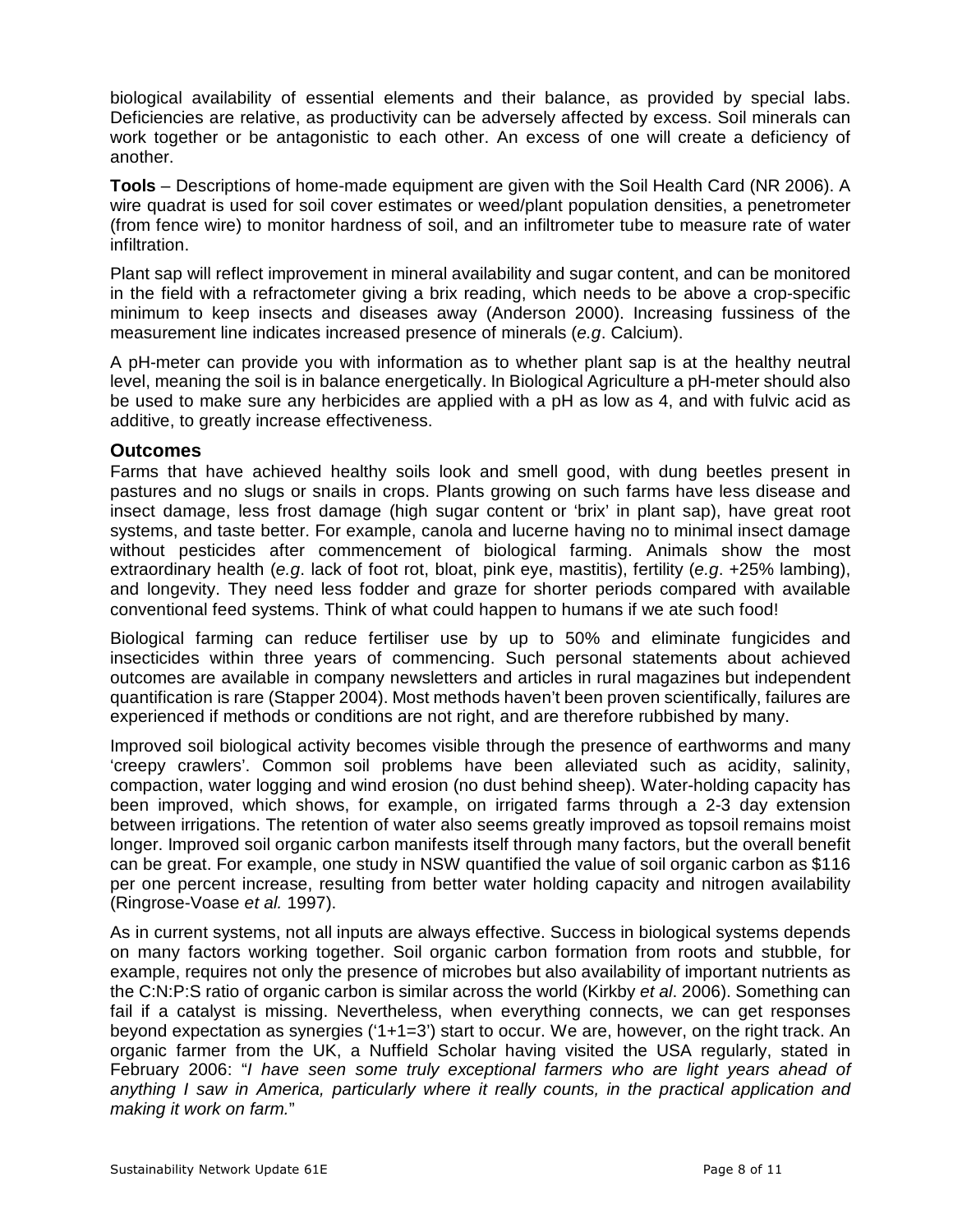Lal (2006) found that enhancing soil quality and agronomic productivity per unit area through improvement in the soil organic carbon pool will increase food production in developing countries, with numerous ancillary benefits. Adoption of recommended management practices on agricultural lands and degraded soils would improve soil quality including water holding capacity, cation exchange capacity, soil aggregation, and susceptibility to crusting and erosion.

Many have studied the impacts of farming methods on environment and food production. For example, studies have shown reduced nitrate leaching and enhanced denitrifier activity and efficiency in organically fertilised soils (Kramer et al. 2006). Impacts of herbicides on rhizobium survival and recovery with reductions of up to 60% in nitrogen fixation have been reported by Drew et al. (2006). Organic agriculture often is a proven good producer of food with yields comparable to those of conventional agriculture both in poor (Parrott and Marsden 2002) and rich (Maeder et al. 2002) countries. Gala (2005) and Leu (2006b) provide detailed accounts of studies from many countries.

With acquired knowledge, NPM is becoming successful in poor and rich countries in a move away from petrochemicals. India, for example, with three-quarters of farmers on less than 1.4 ha, is increasingly going back to traditional knowledge, which, combined with current knowledge and logistics, is leading to productive, profitable systems (Rupela et al. 2006, CSA 2006)

Organic technologies have been developed over about 6000 years to feed mankind while conserving soil, water, energy and biological resources. We are now able to increase yields for these low-input systems by using our breeding knowledge and methods to select higher yielding varieties adapted to local conditions (e.g. to improve harvest index). Among the benefits of organic technologies are higher soil organic matter and nitrogen, lower fossil fuel energy inputs, yields similar to those of conventional systems, and conservation of soil moisture and water resources – the latter being especially advantageous under drought conditions (Pimentel et al. 2005).

Cuba is the first country to develop agroecological systems nationwide – as a result of the disintegration and collapse of the Socialist Bloc and tightening of the US trade embargo which prevented access to petrochemicals. Cuba successfully turned to self-reliance, organic farming, animal traction, biofertilisers and biological pest-control, while retaining agricultural productivity – a remarkable paradigm shift (Funes et al. 2002).

#### **The road to sustainability**

While 'sustainable agriculture' has been defined in many ways, it is fundamentally a process of social learning, not led by a science that overemphasises production and neglects maintenance functions within agroecosystems. Hill (1998) sees this blind spot as one of a number of indicators of our undeveloped and distressed psychosocial state. Habits, perception and assumptions determine what we see and want to see, and correlation is not cause. This realisation is another aspect of the change that will be required in our paradigm – the way we learned to see the world.

How do we find the road to a sustainable agriculture producing healthy food in a healthy landscape? How do we turn our 'Clean and Green' image into reality? Minerals and microbes are the key, in both soil and human health. Over the past 60 years, mineral density of foods has declined to less than half of former levels (Bergner 1997, McCance and Widdowson 2000). We need to increase it again through improved production systems, and keep it available with proper food processing, so that good nutrition returns to the way our foods are grown, processed and prepared. Real medicine must start with the patient's diet and, ultimately, the nutrition on the farm (Anderson 2000, 2004). Worthington (2001) and the Soil Association (2002) found genuine differences in nutrient content of organic and conventional crops – improvements which could be even greater if all organic crops are actively managed with microbes and minerals. Farmers and graziers need to be paid for such quality.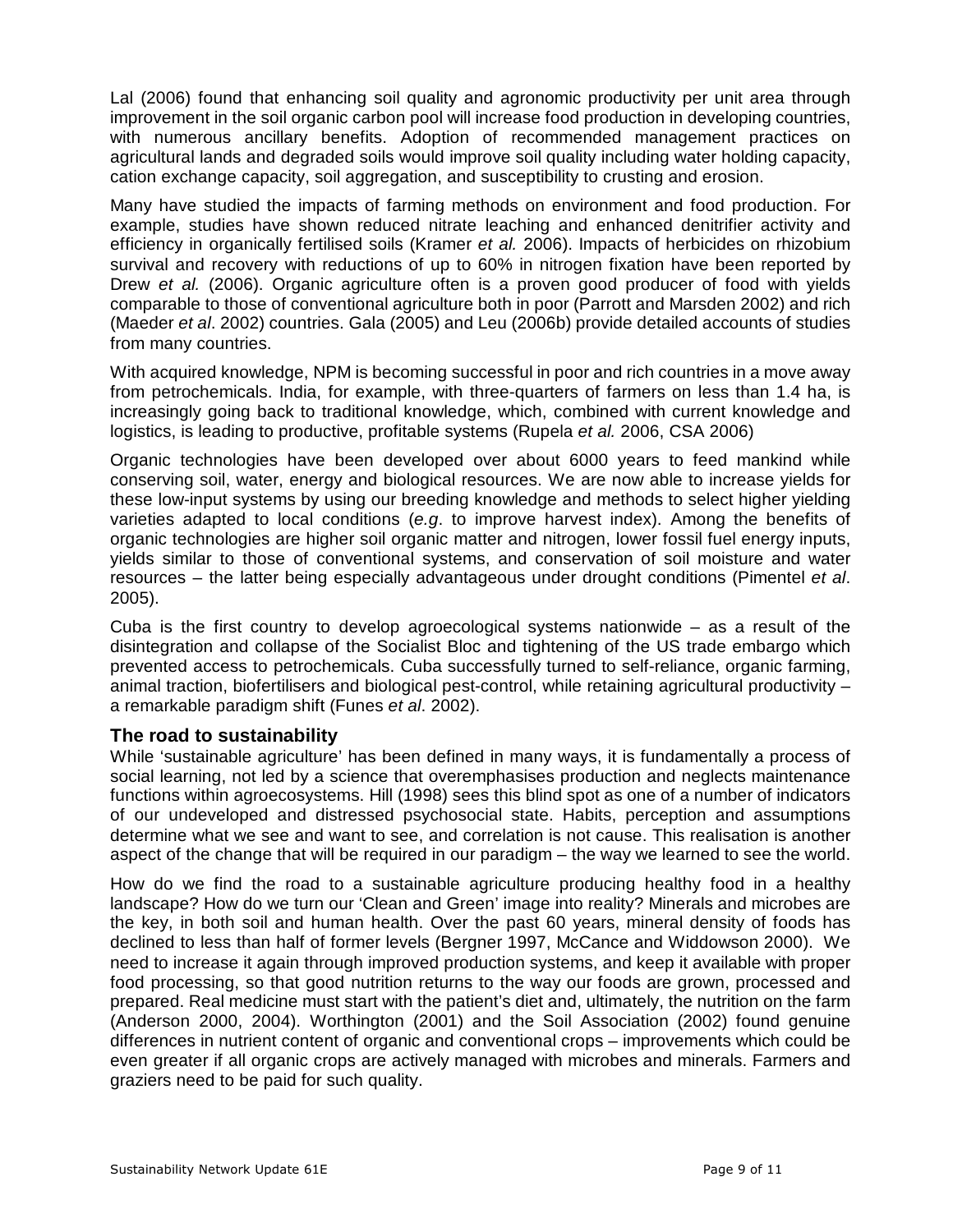Active management of the soil foodweb, remineralisation, and substantial increase of soil organic carbon are essential to reaching ecologically sustainable production systems and a (lessun)sustainable agriculture. Such a system produces healthy food with good taste and structure (i.e. availability calcium and silica), and extended shelf-life.

Trees are important as shelterbelts in a dry, wind-swept continent. There are examples in many districts where farmers have converted a proportion (say 10%) of their property to trees and wetlands (often from say 0.5%), resulting in improved productivity through improved water use efficiency and decreased sensitivity to droughts. This will especially be the case when appropriately combined with Natural Sequence Farming which rehydrates the landscape and makes soils healthy when following Peter Andrews' principles that include biological farming (Andrews 2006). Healthy, living soils will be able to adapt to a changing climate.

Organic-biological farming methods seem promising on a landscape and catchment scale, as they result, through minimizing the use of synthetic chemicals, in farming systems that stimulate biodiversity, stabilise the soil, and balance the hydrology, thereby reducing off-farm impacts. It is important to mix and match such systems with landscape changing initiatives such as permaculture (PRI 2006), Keyline Design (Yeomans 2006) and Natural Sequence Farming (Andrews 2006, Newell 2006, NSF 2006) – thus increasing the knowledge intensity in farming.

In most districts today, there are properties applying sustainable practices as outlined above. These practices have been achieved with persistence by the manager – through trial and error, under financial pressure, and on fragile soils in our highly variable climate. It is now the task of science, using participatory research, to connect up these 'dots' in the landscape using appropriate concepts and principles. A typical agricultural manager is both time poor and cash poor – thereby, of necessity, readily following advise from (trusted) outsiders. Action research is needed to develop indicators that conceptualise farmer knowledge of natural resource management. This, in turn, will feed the required information-exchange networks, allowing knowledge to be transferred in time and space to achieve and maintain soil health, optimise production and minimise risk to achieving profitable farms in sustainable rural communities.

| <b>References</b>                                                                                                     | (NB. All internet references are to their July 2006 content)                                           |
|-----------------------------------------------------------------------------------------------------------------------|--------------------------------------------------------------------------------------------------------|
|                                                                                                                       | Altieri, M. A. 2006. Agroecology: principles and strategies for designing sustainable farming systems. |
| http://www.cnr.berkeley.edu/~agroeco3/principles_and_strategies.html                                                  |                                                                                                        |
| Anderson, A. B. 2000. Science in Agriculture. ACRES, Austin.                                                          |                                                                                                        |
| Anderson, A. B. 2004.Part III - Health & The Holistic View, Soil-Crop-Food-Human Health Connection. In: Real          |                                                                                                        |
| Medicine, Real Health. Holographic Health Press, Waynesville, N.C.                                                    |                                                                                                        |
|                                                                                                                       | Andrews, P. 2006. Back from the Brink. How Australia's landscape can be saved. ABC Books.              |
|                                                                                                                       | ATTRA 2006. Biodynamic Farming & Compost Making. http://www.attra.org/attra-pub/biodynamic.html        |
| Bell, M.J. 2005. Chemical fertility and soil health in northern systems. GRDC Ground Cover, issue 56                  |                                                                                                        |
| http://www.grdc.com.au/growers/gc/gc56/supplement/chemfert.htm                                                        |                                                                                                        |
| Bergner, P. 1997. The Healing Power of Minerals. Prima Publishing.                                                    |                                                                                                        |
| Brown, A.D. 2004. Feed or Feedback. International Books, Utrecht.                                                     |                                                                                                        |
| Bruce, S. 2005. Pasture cropping, benefits revealed. Australian Farm Journal, September 2005.                         |                                                                                                        |
| Callaghan, P.S. 1975. Tuning in to Nature.ACRES, Austin.                                                              |                                                                                                        |
| Carbon Coalition 2006. The Soil Carbon Manisfesto. http://www.carboncoalition.com.au/#carbon forums                   |                                                                                                        |
| CSA 2006. Down to Earth, May 2006. Centre for Sustainable Agriculture: http://www.csa-                                |                                                                                                        |
| india.org/downloads/NPM/down%20to%20earth%20npm.pdf                                                                   |                                                                                                        |
| Drew, E., Gupta, V. and Roget, D. 2006. Identifying herbicide impacts on nitrogen fixation of legumes. GRDC Updates.  |                                                                                                        |
| http://www.grdc.com.au/growers/res_upd/south/s06/drew.htm                                                             |                                                                                                        |
|                                                                                                                       | FAO 2006. Soil Biodiversity Portal. http://www.fao.org/ag/agl/agll/soilbiod/index_en.stm               |
| Fisher, P. 2005. Using organic matter to maintain the productivity of soils under intensive cropping. GRDC Updates.   |                                                                                                        |
| http://www.grdc.com.au/growers/res_upd/irrigation/i05/fisher.htm                                                      |                                                                                                        |
| Funes, F., Garcia, L., Bourque, M., Perez, N. and Rosset, P. 2002. Sustainable Agriculture and Resistance.            |                                                                                                        |
| Transforming food production in Cuba. Food First Books, Oakland.                                                      |                                                                                                        |
| Gala, R. 2005. Sustainable World Coming. http://www.i-sis.org.uk/SustainableWorldComing.php                           |                                                                                                        |
| Gliessman, R. 2000. Agroecology, Ecological Processes in Sustainable Agriculture. CRC Press, Boca Raton.              |                                                                                                        |
| Heij, E. 2006. Making us "Future-Proof" - The Evolving Role in Horticulture. In: CSIRO Sustainability Network, No.57, |                                                                                                        |
|                                                                                                                       | 4-9. http://intranet.csiro.au/intranet/multi/sustnet/newsletters/NetwkL57.pdf                          |